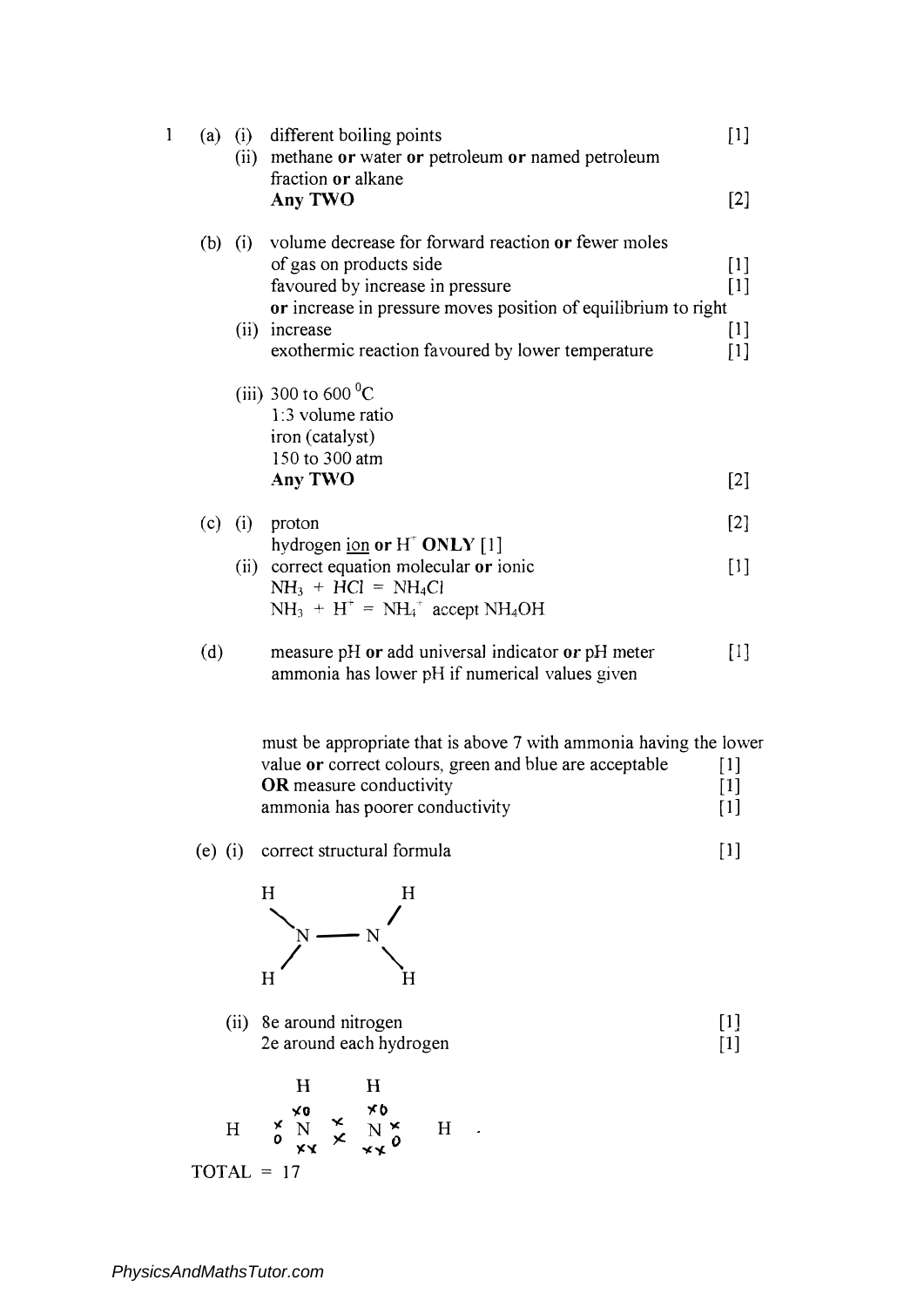| Question | <b>Answer</b>                                                                                                                                                                                                | <b>Marks</b>   |
|----------|--------------------------------------------------------------------------------------------------------------------------------------------------------------------------------------------------------------|----------------|
| 2(a)(i)  | pressure in range 150-300 atmospheres/atm;<br>temperature in range 370-470 °C;<br>iron (catalyst);<br>balanced equation: $N_2$ + 3H <sub>2</sub> $\rightarrow$ 2NH <sub>3</sub> ;<br>equilibrium/reversible; | 5              |
| (a)(ii)  | manufacture of fertilisers/nylon/nitric acid/cleaning agent(allow oven cleaner)/hair dye/urea/refrigeration/explosives;                                                                                      | 1              |
| (b)      | M1 all shared electrons correct (5 bonds);<br>M2 exactly two non-bonding electrons on each N and no additional non-bonding electrons;                                                                        | $\overline{2}$ |
| (c)(i)   | $/H^*$ acceptor;                                                                                                                                                                                             | 1              |
| (c)(ii)  | $_2H_4 + H_2O$ $\rightarrow$ $N_2H_5$ <sup>+</sup> + OH;<br>or<br>$(N_2H_4) + 2H_2O \rightarrow N_2H_6^{2+} + 2OH$ ;                                                                                         | 1              |
| (d)(i)   | rain/effect of acid rain/(photochemical) smog/(producing) low level ozone;                                                                                                                                   | 1              |
| (d)(ii)  | M1 nitrogen and oxygen (from the air) react/combine or word equation;<br>M2 at high temperature/spark/very hot;                                                                                              | $\mathbf{2}$   |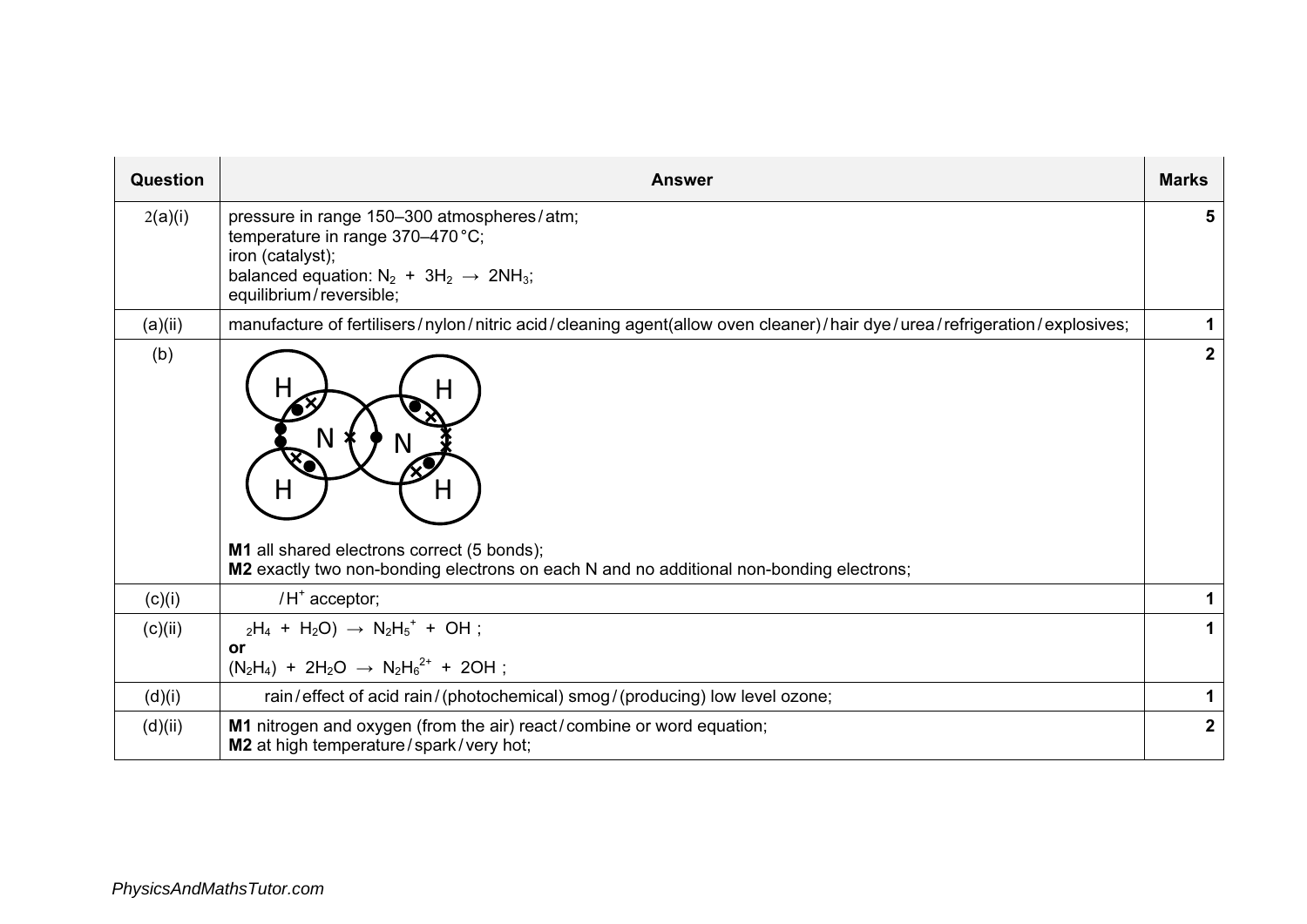| <b>Question</b> | <b>Answer</b>                                                                                                                                                                                                                                                        | <b>Marks</b> | Guidance                                                                                                                                                           |
|-----------------|----------------------------------------------------------------------------------------------------------------------------------------------------------------------------------------------------------------------------------------------------------------------|--------------|--------------------------------------------------------------------------------------------------------------------------------------------------------------------|
| 3(a)(i)         | (Haber process makes) ammonia/ $NH3$ ;                                                                                                                                                                                                                               |              |                                                                                                                                                                    |
|                 | (ammonia converted into) fertilisers/nitrates/ammonium salts or names or<br>formulae of examples e.g. ammonium nitrate/ $NH_4NO_3$ /ammonium sulfate/<br>$(NH_4)_2SO_4$ /calcium nitrate/Ca(NO <sub>3</sub> ) <sub>2</sub> /urea/CO(NH <sub>2</sub> ) <sub>2</sub> ; | $\mathbf{2}$ | A 2 marks for 'ammonia is a fertiliser'<br>A ammonia is used to make sodium nitrate<br>Haber process used to make fertilisers gets<br>second mark only             |
| (a)(ii)         | it (refers to sodium nitrate)/sodium nitrate would dissolve (in rain)/soluble (in<br>water)/wash away/leach/drain off;                                                                                                                                               |              | A reacts with water<br>I reference to fertiliser<br><b>R</b> sodium reacts/dissolves<br>A because they are not dissolved by rainfall<br>(implication is in desert) |
| (a)(iii)        | potassium (is required by plants as well as nitrogen)/NPK;                                                                                                                                                                                                           |              | comments about pH/better for soil/%N<br>higher/reactivity of potassium<br>I comments about what K does for plants e.g.<br>combat disease                           |
| (b)(i)          | $_3 \rightarrow 2$ NaNO <sub>2</sub> + O <sub>2</sub><br>species;                                                                                                                                                                                                    |              | <b>A</b> multiples                                                                                                                                                 |
|                 | balancing;                                                                                                                                                                                                                                                           | 2            | I state symbols/word equation                                                                                                                                      |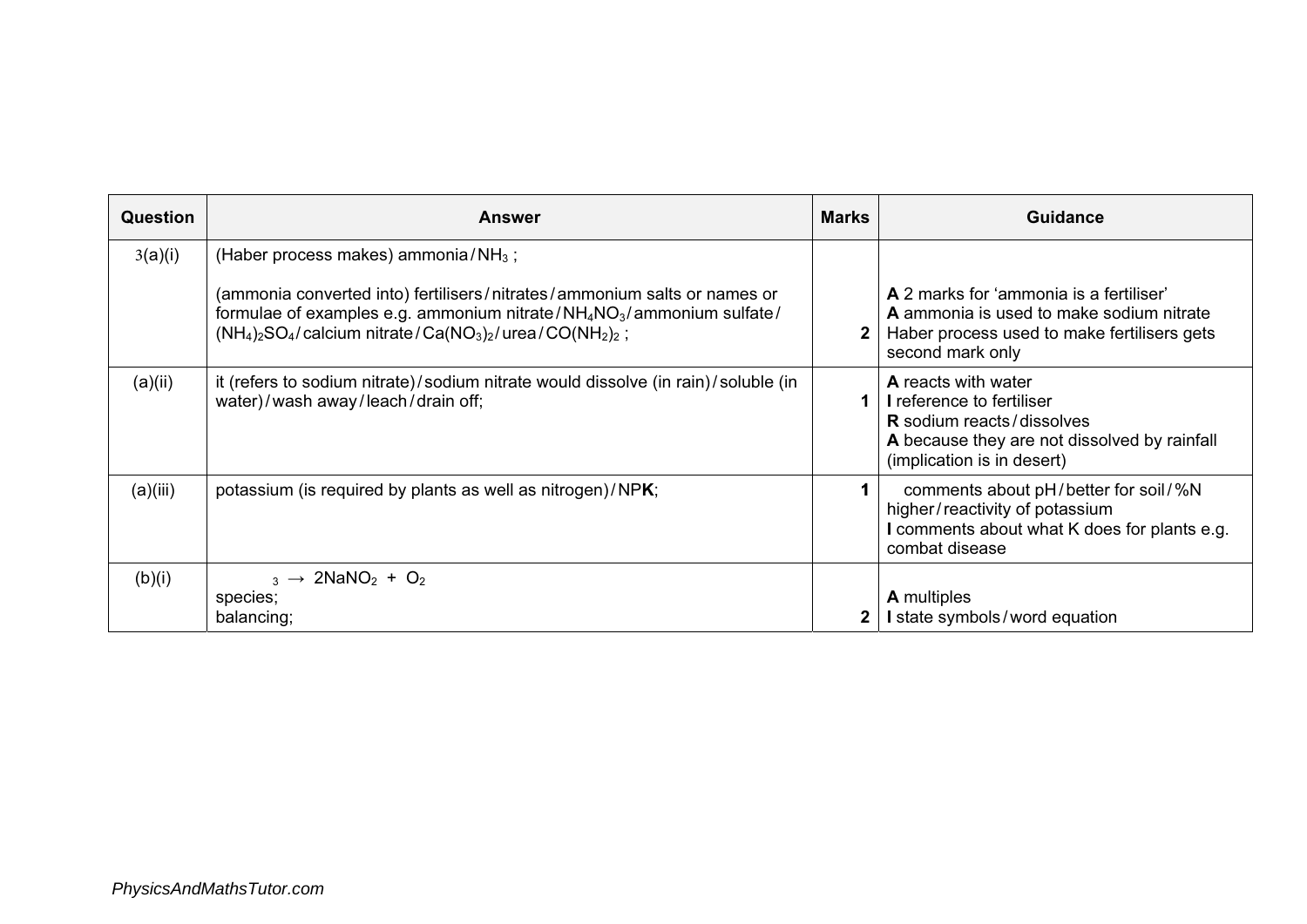| Question | <b>Answer</b>                                                                                                                                                                                     | <b>Marks</b> | Guidance                                                                                                                                                                                                                                                                                                                                                                                                                                                                                                                                           |
|----------|---------------------------------------------------------------------------------------------------------------------------------------------------------------------------------------------------|--------------|----------------------------------------------------------------------------------------------------------------------------------------------------------------------------------------------------------------------------------------------------------------------------------------------------------------------------------------------------------------------------------------------------------------------------------------------------------------------------------------------------------------------------------------------------|
| 3(b)(ii) | (colour changes) from pink/purple;<br>to colourless/decolourised;                                                                                                                                 | $\mathbf{2}$ | I clear/discoloured/effervescence<br>I brown fumes/brown gas<br>NOTE: stays pink or purple gets first mark but<br>turns purple or pink is 0                                                                                                                                                                                                                                                                                                                                                                                                        |
| (b)(iii) | the more reactive the metal the lower rate of decomposition/more difficult the<br>decomposition/more stable the nitrate/more energy needed to decompose/<br>decomposes at higher temperature ora; |              | A less (extent the) decomposition<br>A reactive metals produce nitrates difficult to<br>decompose ora i.e. comparatives not essential<br>A the more reactive the metal the less it<br>decomposes is acceptable because we can<br>assume that it refers to the nitrate BOD<br>A inverse relationship with further qualification<br>A group 1/reactive metals produce nitrite (and<br>oxygen) and less reactive metals produce<br>oxide $(+ NO2 + O2)$ (both required for mark)<br>I less products (unqualified)<br>R less products/metals decompose |
| 3(c)(i)  | (changes from) blue solid/blue crystals;<br>black solid formed;                                                                                                                                   |              | <b>R</b> precipitate<br>A one mark out of the first two for changes<br>from blue to black (without solid or crystals)                                                                                                                                                                                                                                                                                                                                                                                                                              |
|          | brown gas/brown vapour/(pungent) smell;                                                                                                                                                           | 3            | Ired/melt<br>I water/steam/condensation given off<br>I reference to glowing/burning splints/<br>colourless gas/effervescence<br>I names/formulae                                                                                                                                                                                                                                                                                                                                                                                                   |